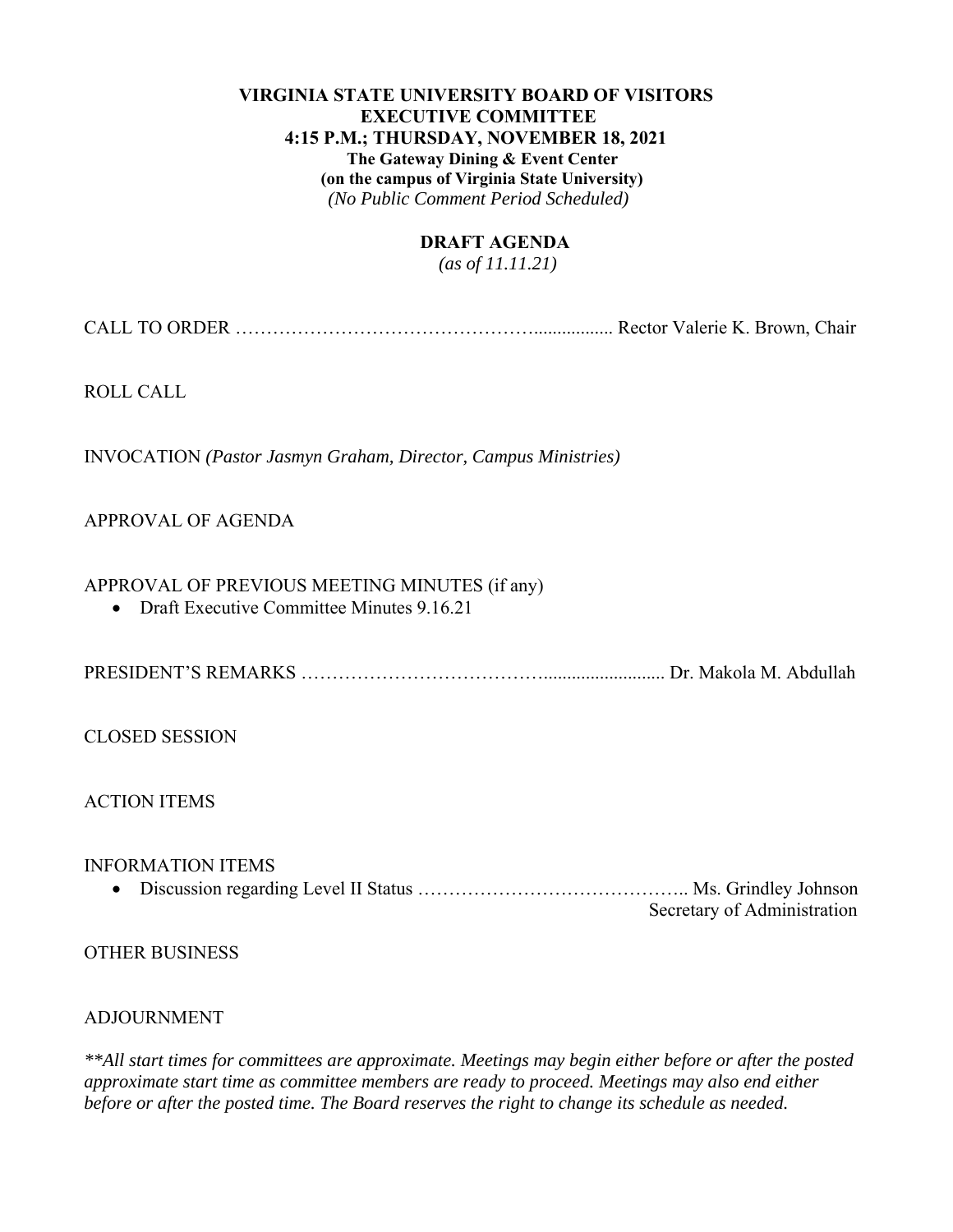# **VIRGINIA STATE UNIVERSITY BOARD OF VISITORS EXECUTIVE COMMITTEE MEETING MINUTES NOVEMBER 18, 2021**

## **CALL TO ORDER**

Dr. Valerie Brown, Rector and Committee Chair, called the meeting of the Executive Committee to order at approximately 4:15 p.m. in the Gateway Dining & Event Center.

### **ROLL CALL**

A quorum was present.

*Executive Committee Members Present:*  Dr. Valerie Brown, Rector Mr. Glenn Sessoms, Vice Rector *(electronic communication)*  Dr. Christine Darden, Secretary Ms. Pamela A. Currey, Chair, Academic & Student Affairs Mr. Raul Herrera, Chair, Personnel, Compensation & Governance Mr. James Stegmaier, Chair, Facilities, Finance & Audit *(absent)* Ms. Shavonne Gordon, Chair, Institutional Advancement

*Other Board Members:*  Mr. William Murray

#### *Administration Present:*

Dr. Makola Abdullah, President Dr. Donald Palm, Provost/Sr. Vice President for Academic Affairs Kevin Davenport, Vice President for Finance & Administration/CFO Hubert D. Harris, Chief of Staff Shawri King-Casey, Senior Advisor to President for Ethics, Equity, & Compliance Sheila Alves, Chief Audit Executive Dr. Annie C. Redd, Special Assistant to the President/Board Liaison

*Legal Counsel Present:*  Cynthia Norwood, Assistant Attorney General

*Other Attendees:*  Yourdonus James, Office of Conference Services Danette Johnson, Office of the President Deborah Jefferson, Office of the President

The following Board member(s) participated by electronic means using Cisco WebEx.

Mr. Glenn Sessoms located in Cordova, TN, because of personal reasons due to a conflict.

#### **APPROVAL OF AGENDA**

The Committee approved the agenda by voice vote.

#### **APPROVAL OF PREVIOUS MEETING MINUTES**

The Committee approved the minutes from the September 16, 2021 by voice vote.

#### **RECTOR'S REMARKS**

Rector Brown announced that Secretary Johnson could not attend today's meeting due to a medical issue.